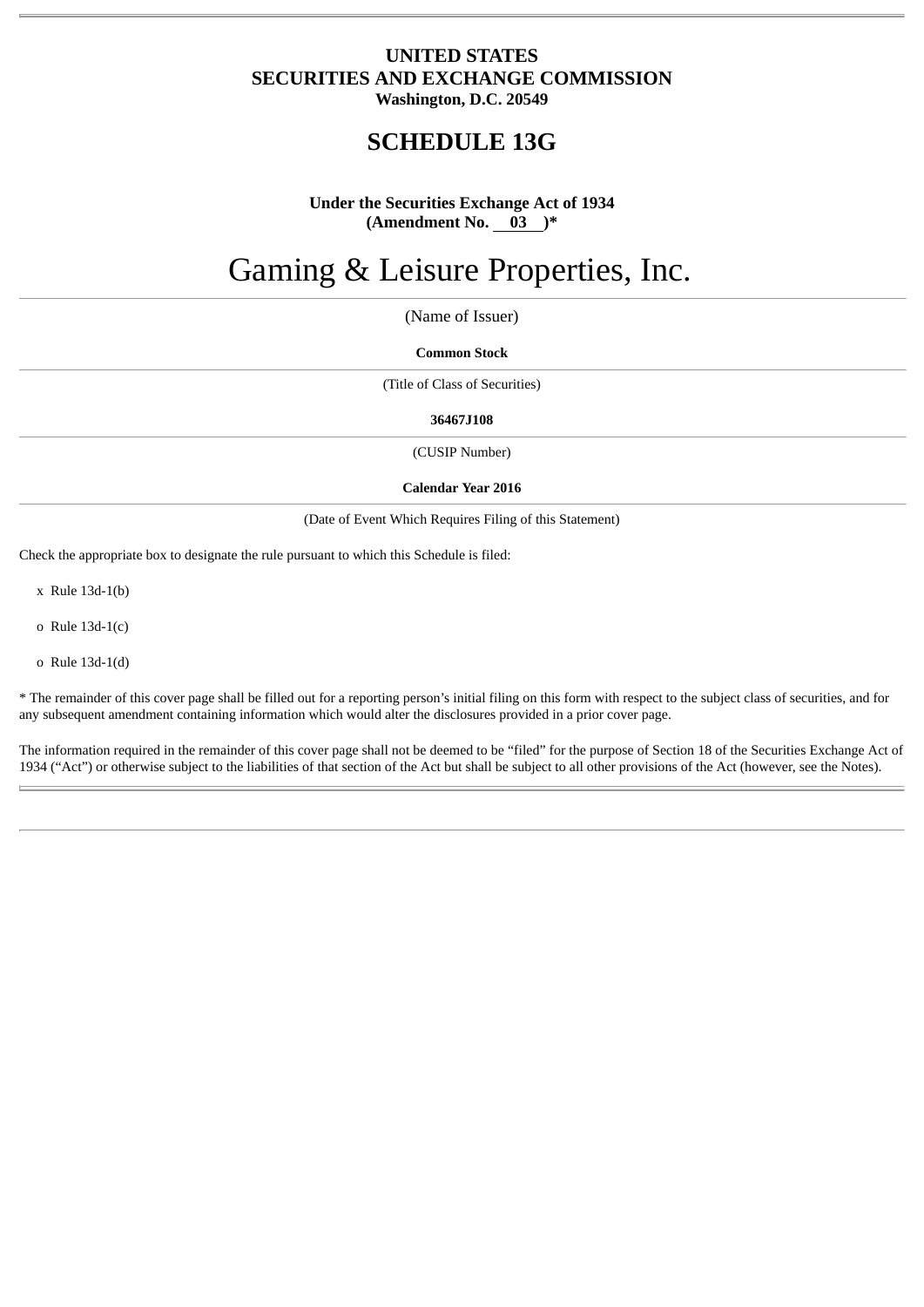| NAMES OF REPORTING PERSONS<br>I.R.S. IDENTIFICATION NOS. OF ABOVE PERSONS (ENTITIES ONLY)<br><b>BAMCO INC /NY/</b><br>462116489 |   |                                                                                     |  |
|---------------------------------------------------------------------------------------------------------------------------------|---|-------------------------------------------------------------------------------------|--|
| CHECK THE APPROPRIATE BOX IF A MEMBER OF A GROUP (SEE INSTRUCTIONS)                                                             |   |                                                                                     |  |
| $(a)$ o<br>(b) x                                                                                                                |   |                                                                                     |  |
|                                                                                                                                 |   |                                                                                     |  |
|                                                                                                                                 |   |                                                                                     |  |
|                                                                                                                                 |   | CITIZENSHIP OR PLACE OF ORGANIZATION                                                |  |
|                                                                                                                                 |   |                                                                                     |  |
|                                                                                                                                 |   | <b>SOLE VOTING POWER</b>                                                            |  |
|                                                                                                                                 | 5 | $\theta$                                                                            |  |
|                                                                                                                                 |   | <b>SHARED VOTING POWER</b>                                                          |  |
|                                                                                                                                 |   | 11,348,958                                                                          |  |
| <b>NUMBER OF</b><br><b>SHARES</b>                                                                                               |   | SOLE DISPOSITIVE POWER                                                              |  |
| <b>BENEFICIALLY</b>                                                                                                             | 7 | $\Omega$                                                                            |  |
| <b>OWNED BY</b><br>EACH                                                                                                         |   | SHARED DISPOSITIVE POWER                                                            |  |
| <b>REPORTING</b><br>PERSON WITH:                                                                                                | 8 | 12,098,958                                                                          |  |
|                                                                                                                                 |   | AGGREGATE AMOUNT BENEFICIALLY OWNED BY EACH REPORTING PERSON                        |  |
|                                                                                                                                 |   |                                                                                     |  |
|                                                                                                                                 |   | CHECK IF THE AGGREGATE AMOUNT IN ROW (9) EXCLUDES CERTAIN SHARES (SEE INSTRUCTIONS) |  |
| $\mathbf 0$                                                                                                                     |   |                                                                                     |  |
|                                                                                                                                 |   | PERCENT OF CLASS REPRESENTED BY AMOUNT IN ROW (9)                                   |  |
| 5.84%                                                                                                                           |   |                                                                                     |  |
|                                                                                                                                 |   | TYPE OF REPORTING PERSON (SEE INSTRUCTIONS)                                         |  |
|                                                                                                                                 |   |                                                                                     |  |
|                                                                                                                                 |   | 36467J108<br><b>SEC USE ONLY</b><br>New York<br>6<br>12,098,958<br>IA, CO           |  |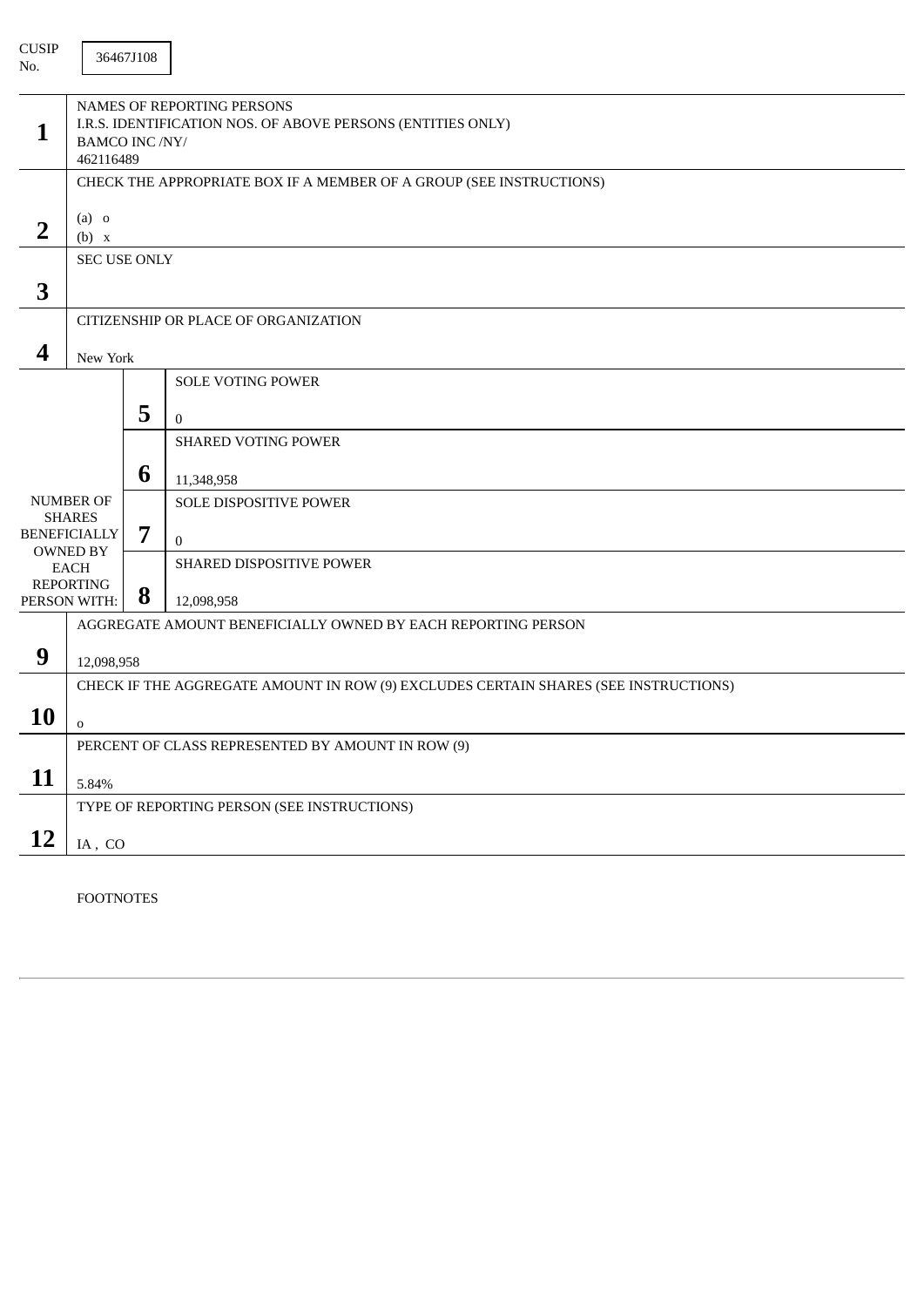| <b>CUSIP</b><br>No. |                                                                                                                                     | 36467J108 |                                                                                     |  |
|---------------------|-------------------------------------------------------------------------------------------------------------------------------------|-----------|-------------------------------------------------------------------------------------|--|
| $\mathbf{1}$        | NAMES OF REPORTING PERSONS<br>I.R.S. IDENTIFICATION NOS. OF ABOVE PERSONS (ENTITIES ONLY)<br>Baron Capital Group, Inc.<br>462116489 |           |                                                                                     |  |
|                     | CHECK THE APPROPRIATE BOX IF A MEMBER OF A GROUP (SEE INSTRUCTIONS)                                                                 |           |                                                                                     |  |
| $\overline{2}$      | $(a)$ o<br>(b) x                                                                                                                    |           |                                                                                     |  |
|                     | <b>SEC USE ONLY</b>                                                                                                                 |           |                                                                                     |  |
| 3                   |                                                                                                                                     |           |                                                                                     |  |
|                     |                                                                                                                                     |           | CITIZENSHIP OR PLACE OF ORGANIZATION                                                |  |
| 4                   | New York                                                                                                                            |           |                                                                                     |  |
|                     |                                                                                                                                     |           | <b>SOLE VOTING POWER</b>                                                            |  |
|                     |                                                                                                                                     | 5         | $\theta$                                                                            |  |
|                     |                                                                                                                                     |           | <b>SHARED VOTING POWER</b>                                                          |  |
|                     |                                                                                                                                     | 6         | 11,805,853                                                                          |  |
|                     | <b>NUMBER OF</b><br><b>SHARES</b>                                                                                                   |           | SOLE DISPOSITIVE POWER                                                              |  |
|                     | <b>BENEFICIALLY</b>                                                                                                                 | 7         | $\mathbf{0}$                                                                        |  |
|                     | <b>OWNED BY</b><br><b>EACH</b>                                                                                                      |           | SHARED DISPOSITIVE POWER                                                            |  |
|                     | <b>REPORTING</b><br>PERSON WITH:                                                                                                    |           | 12,555,853                                                                          |  |
|                     |                                                                                                                                     |           | AGGREGATE AMOUNT BENEFICIALLY OWNED BY EACH REPORTING PERSON                        |  |
| 9                   | 12,555,853                                                                                                                          |           |                                                                                     |  |
|                     |                                                                                                                                     |           | CHECK IF THE AGGREGATE AMOUNT IN ROW (9) EXCLUDES CERTAIN SHARES (SEE INSTRUCTIONS) |  |
| 10                  | $\mathbf 0$                                                                                                                         |           |                                                                                     |  |
|                     |                                                                                                                                     |           | PERCENT OF CLASS REPRESENTED BY AMOUNT IN ROW (9)                                   |  |
| 11                  | 6.06%                                                                                                                               |           |                                                                                     |  |
|                     |                                                                                                                                     |           | TYPE OF REPORTING PERSON (SEE INSTRUCTIONS)                                         |  |
| 12                  | $HC$ , $CO$                                                                                                                         |           |                                                                                     |  |
|                     |                                                                                                                                     |           |                                                                                     |  |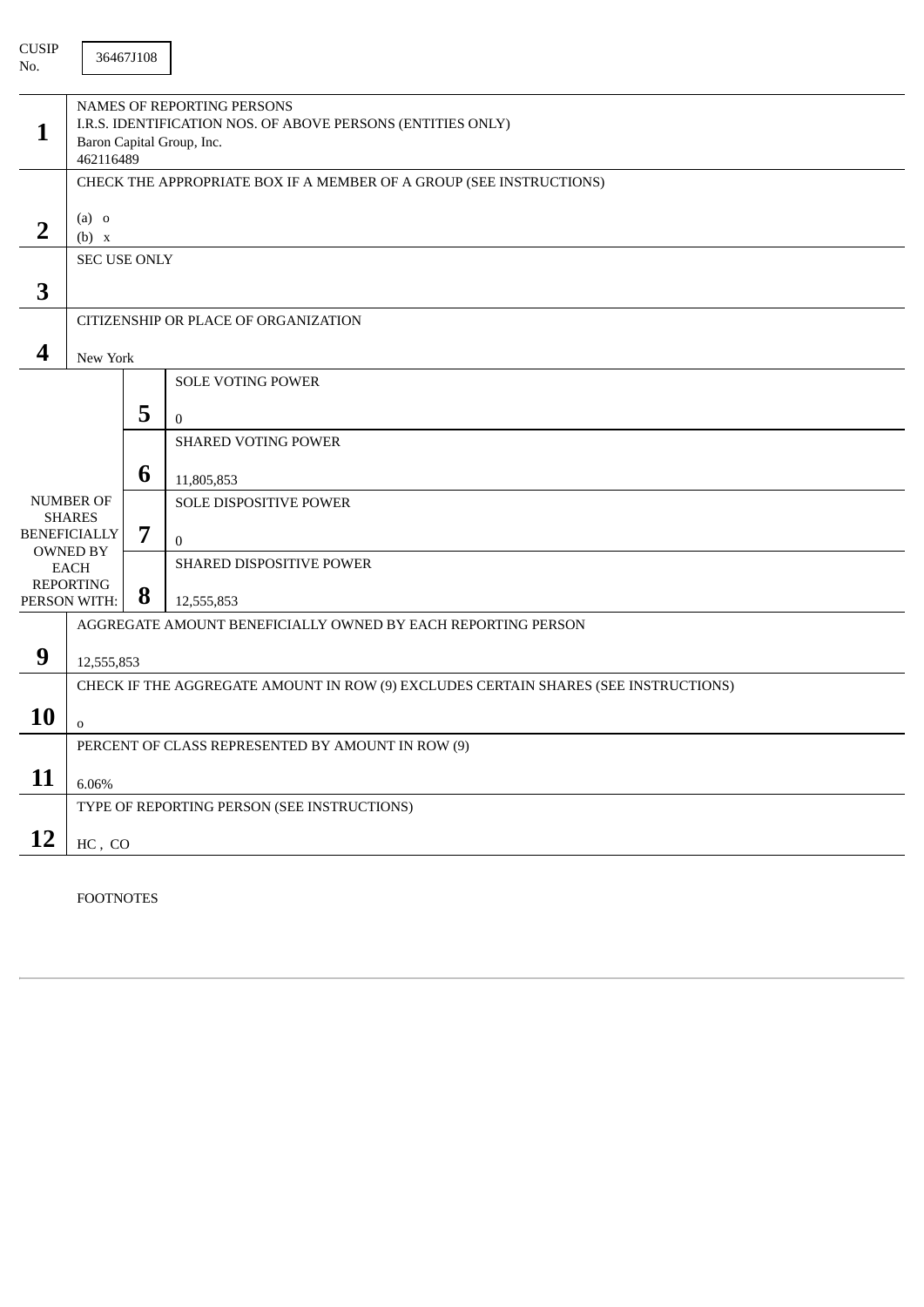| <b>CUSIP</b><br>No.              |                                                                                                                                          | 36467J108 |                                                                                     |
|----------------------------------|------------------------------------------------------------------------------------------------------------------------------------------|-----------|-------------------------------------------------------------------------------------|
| 1                                | NAMES OF REPORTING PERSONS<br>I.R.S. IDENTIFICATION NOS. OF ABOVE PERSONS (ENTITIES ONLY)<br>Baron Capital Management, Inc.<br>462116489 |           |                                                                                     |
|                                  | CHECK THE APPROPRIATE BOX IF A MEMBER OF A GROUP (SEE INSTRUCTIONS)                                                                      |           |                                                                                     |
| $\overline{2}$                   | $(a)$ o<br>(b) x                                                                                                                         |           |                                                                                     |
| 3                                | <b>SEC USE ONLY</b>                                                                                                                      |           |                                                                                     |
|                                  |                                                                                                                                          |           | CITIZENSHIP OR PLACE OF ORGANIZATION                                                |
| 4                                |                                                                                                                                          |           |                                                                                     |
|                                  | New York                                                                                                                                 |           | <b>SOLE VOTING POWER</b>                                                            |
|                                  |                                                                                                                                          | 5         |                                                                                     |
|                                  |                                                                                                                                          |           | $\mathbf{0}$<br><b>SHARED VOTING POWER</b>                                          |
|                                  |                                                                                                                                          |           |                                                                                     |
|                                  |                                                                                                                                          | 6         | 456,895                                                                             |
|                                  | <b>NUMBER OF</b><br><b>SHARES</b>                                                                                                        |           | SOLE DISPOSITIVE POWER                                                              |
|                                  | <b>BENEFICIALLY</b>                                                                                                                      | 7         | $\mathbf{0}$                                                                        |
| <b>OWNED BY</b><br><b>EACH</b>   |                                                                                                                                          |           | SHARED DISPOSITIVE POWER                                                            |
| <b>REPORTING</b><br>PERSON WITH: |                                                                                                                                          | 8         | 456,895                                                                             |
|                                  |                                                                                                                                          |           | AGGREGATE AMOUNT BENEFICIALLY OWNED BY EACH REPORTING PERSON                        |
| 9                                | 456,895                                                                                                                                  |           |                                                                                     |
|                                  |                                                                                                                                          |           | CHECK IF THE AGGREGATE AMOUNT IN ROW (9) EXCLUDES CERTAIN SHARES (SEE INSTRUCTIONS) |
| 10                               |                                                                                                                                          |           |                                                                                     |
|                                  | $\mathbf 0$                                                                                                                              |           |                                                                                     |
|                                  | PERCENT OF CLASS REPRESENTED BY AMOUNT IN ROW (9)                                                                                        |           |                                                                                     |
| 11                               | 0.22%                                                                                                                                    |           |                                                                                     |
|                                  |                                                                                                                                          |           | TYPE OF REPORTING PERSON (SEE INSTRUCTIONS)                                         |
| 12                               | IA, CO                                                                                                                                   |           |                                                                                     |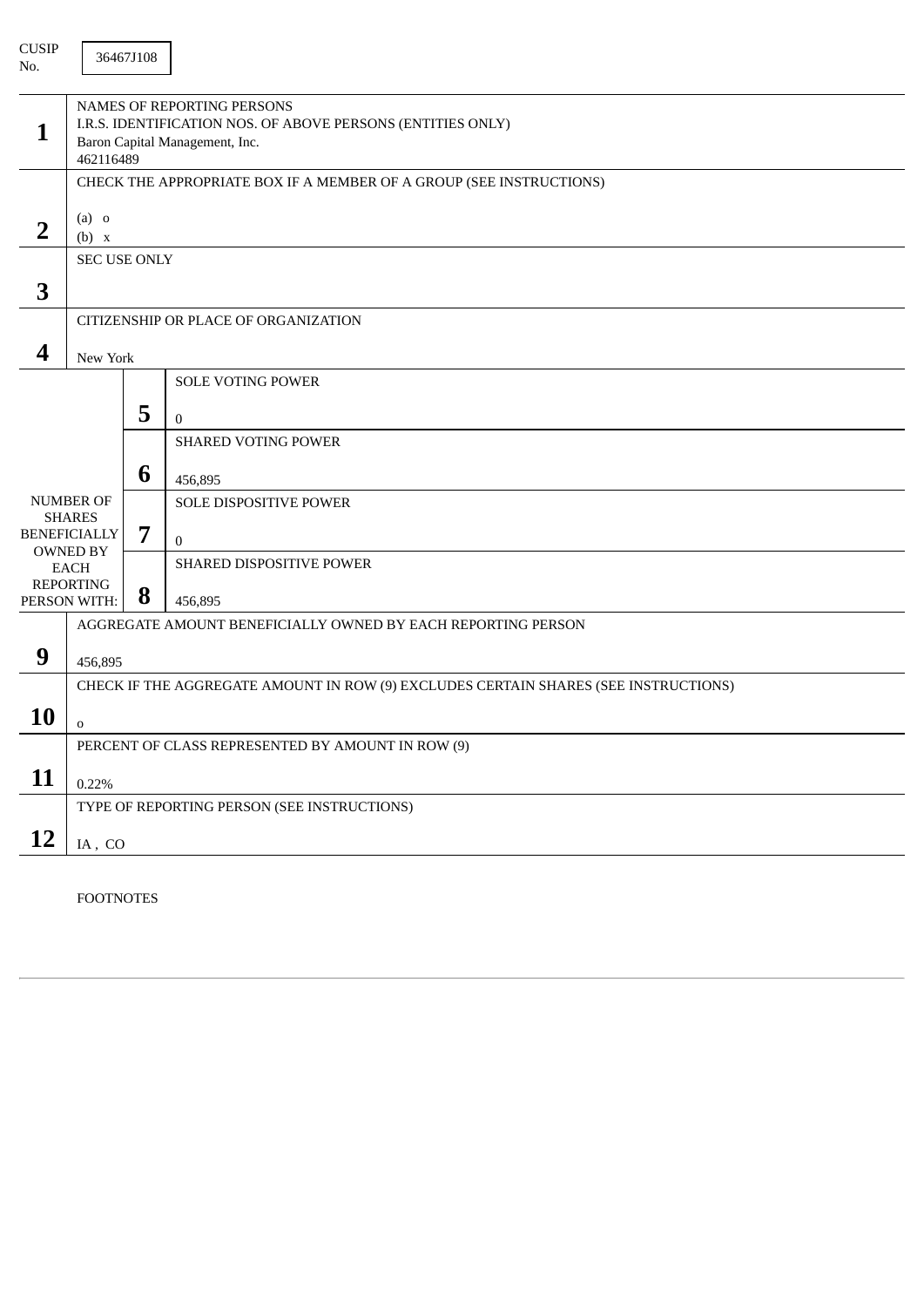| <b>CUSIP</b><br>No.               |                                                                                                                        | 36467J108 |                                                                                     |
|-----------------------------------|------------------------------------------------------------------------------------------------------------------------|-----------|-------------------------------------------------------------------------------------|
| 1                                 | NAMES OF REPORTING PERSONS<br>I.R.S. IDENTIFICATION NOS. OF ABOVE PERSONS (ENTITIES ONLY)<br>Ronald Baron<br>462116489 |           |                                                                                     |
|                                   |                                                                                                                        |           | CHECK THE APPROPRIATE BOX IF A MEMBER OF A GROUP (SEE INSTRUCTIONS)                 |
| $\overline{2}$                    | $(a)$ o<br>(b) x                                                                                                       |           |                                                                                     |
|                                   | <b>SEC USE ONLY</b>                                                                                                    |           |                                                                                     |
| 3                                 |                                                                                                                        |           |                                                                                     |
|                                   |                                                                                                                        |           | CITIZENSHIP OR PLACE OF ORGANIZATION                                                |
| 4                                 | New York                                                                                                               |           |                                                                                     |
|                                   |                                                                                                                        |           | <b>SOLE VOTING POWER</b>                                                            |
|                                   |                                                                                                                        | 5         | $\theta$                                                                            |
|                                   |                                                                                                                        |           | <b>SHARED VOTING POWER</b>                                                          |
|                                   |                                                                                                                        | 6         | 11,805,853                                                                          |
| <b>NUMBER OF</b><br><b>SHARES</b> |                                                                                                                        |           | SOLE DISPOSITIVE POWER                                                              |
|                                   | <b>BENEFICIALLY</b>                                                                                                    | 7         | $\Omega$                                                                            |
|                                   | <b>OWNED BY</b><br>EACH                                                                                                |           | SHARED DISPOSITIVE POWER                                                            |
|                                   | <b>REPORTING</b><br>PERSON WITH:                                                                                       | 8         | 12,555,853                                                                          |
|                                   |                                                                                                                        |           | AGGREGATE AMOUNT BENEFICIALLY OWNED BY EACH REPORTING PERSON                        |
| 9                                 | 12,555,853                                                                                                             |           |                                                                                     |
|                                   |                                                                                                                        |           | CHECK IF THE AGGREGATE AMOUNT IN ROW (9) EXCLUDES CERTAIN SHARES (SEE INSTRUCTIONS) |
| <b>10</b>                         | $\mathbf 0$                                                                                                            |           |                                                                                     |
|                                   |                                                                                                                        |           | PERCENT OF CLASS REPRESENTED BY AMOUNT IN ROW (9)                                   |
| 11                                | 6.06%                                                                                                                  |           |                                                                                     |
|                                   |                                                                                                                        |           | TYPE OF REPORTING PERSON (SEE INSTRUCTIONS)                                         |
| <b>12</b>                         | $HC$ , IN                                                                                                              |           |                                                                                     |
|                                   |                                                                                                                        |           |                                                                                     |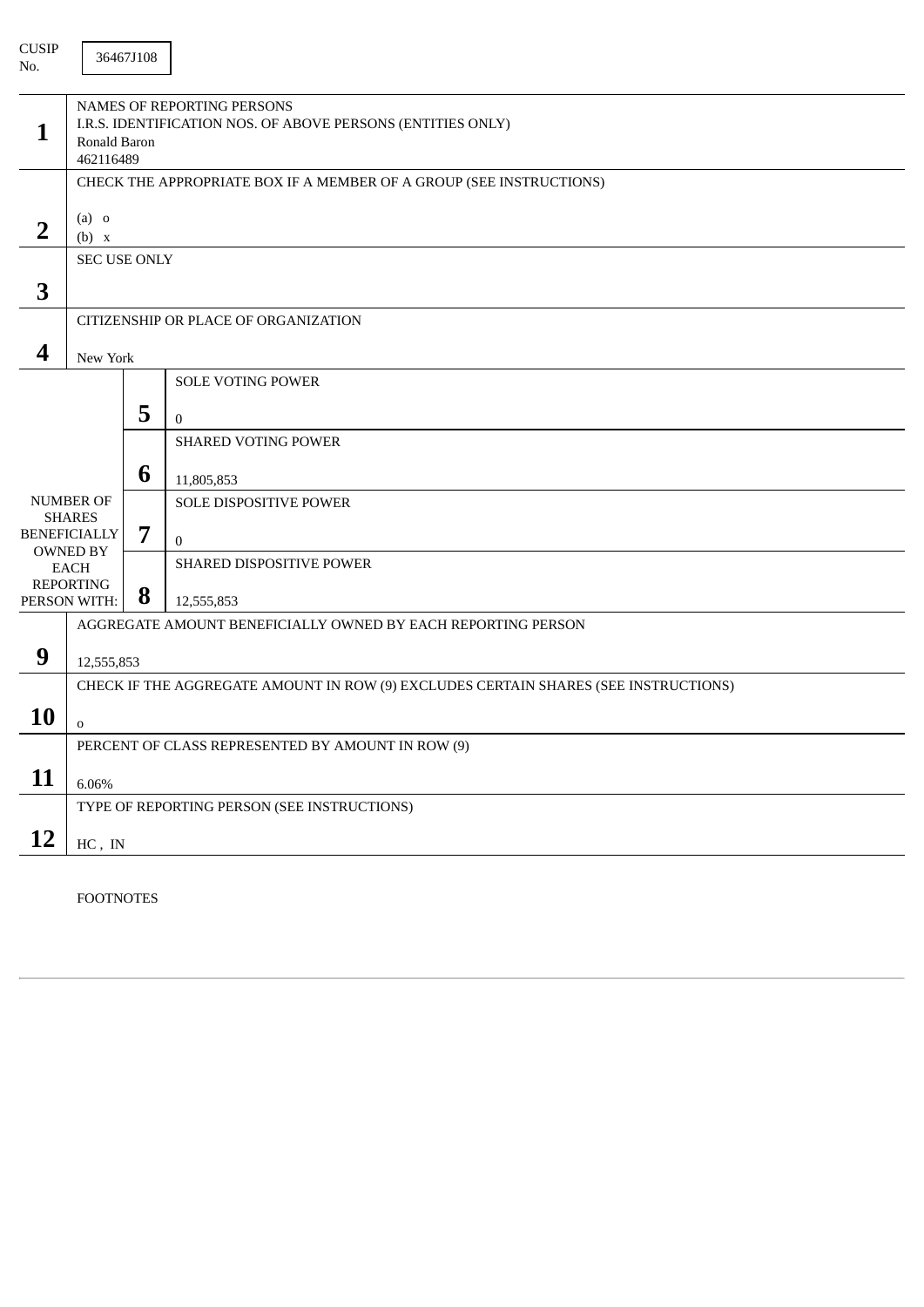# **Item 1.**

| (a) | Name of Issuer                    |
|-----|-----------------------------------|
|     | Gaming & Leisure Properties, Inc. |

(b) Address of Issuer's Principal Executive Offices 845 BERKSHIRE BLVD, SUITE 200 WYOMISSING PA 19610

# **Item 2.**

- (a) Name of Person Filing Baron Capital Group, Inc. ("BCG") BAMCO, Inc. ("BAMCO") Baron Capital Management, Inc. ("BCM") Ronald Baron
- (b) Address of Principal Business Office or, if none, Residence 767 Fifth Avenue, 49th Floor New York, NY 10153
- (c) Citizenship BCG, BAMCO and BCM are New York corporations. Ronald Baron is a citizen of the United States.
- (d) Title of Class of Securities Common Stock
- (e) CUSIP Number 36467J108

# Item 3. If this statement is filed pursuant to §§240.13d-1(b) or 240.13d-2(b) or (c), check whether the person filing is a:

| (a) | $\mathbf 0$ | Broker or dealer registered under section 15 of the Act (15 U.S.C. 780).                                                                                                           |
|-----|-------------|------------------------------------------------------------------------------------------------------------------------------------------------------------------------------------|
| (b) | $\mathbf 0$ | Bank as defined in section 3(a)(6) of the Act (15 U.S.C. 78c).                                                                                                                     |
| (c) | $\mathbf 0$ | Insurance company as defined in section $3(a)(19)$ of the Act (15 U.S.C. 78c).                                                                                                     |
| (d) | $\mathbf 0$ | Investment company registered under section 8 of the Investment Company Act of 1940 (15 U.S.C 80a-8).                                                                              |
| (e) | $\mathbf X$ | An investment adviser in accordance with $\S240.13d-1(b)(1)(ii)(E)$ ;                                                                                                              |
| (f) | $\mathbf 0$ | An employee benefit plan or endowment fund in accordance with $\S 240.13d-1(b)(1)(ii)(F)$ ;                                                                                        |
| (g) | $\mathbf X$ | A parent holding company or control person in accordance with § 240.13d-1(b)(1)(ii)(G);                                                                                            |
| (h) | $\mathbf 0$ | A savings associations as defined in Section 3(b) of the Federal Deposit Insurance Act (12 U.S.C. 1813);                                                                           |
| (i) | $\mathbf 0$ | A church plan that is excluded from the definition of an investment company under section $3(c)(14)$ of the Investment Company<br>Act of 1940 (15 U.S.C. 80a-3);                   |
| (i) | $\mathbf 0$ | A non-U.S. institution in accordance with $\S$ 240.13d-1(b)(1)(ii)(J).                                                                                                             |
| (k) | $\mathbf 0$ | A group, in accordance with § 240.13d-1(b)(1)(ii)(K). If filing as a non-U.S. institution in accordance with § 240.13d-1(b)(1)(ii)<br>(J), please specify the type of institution: |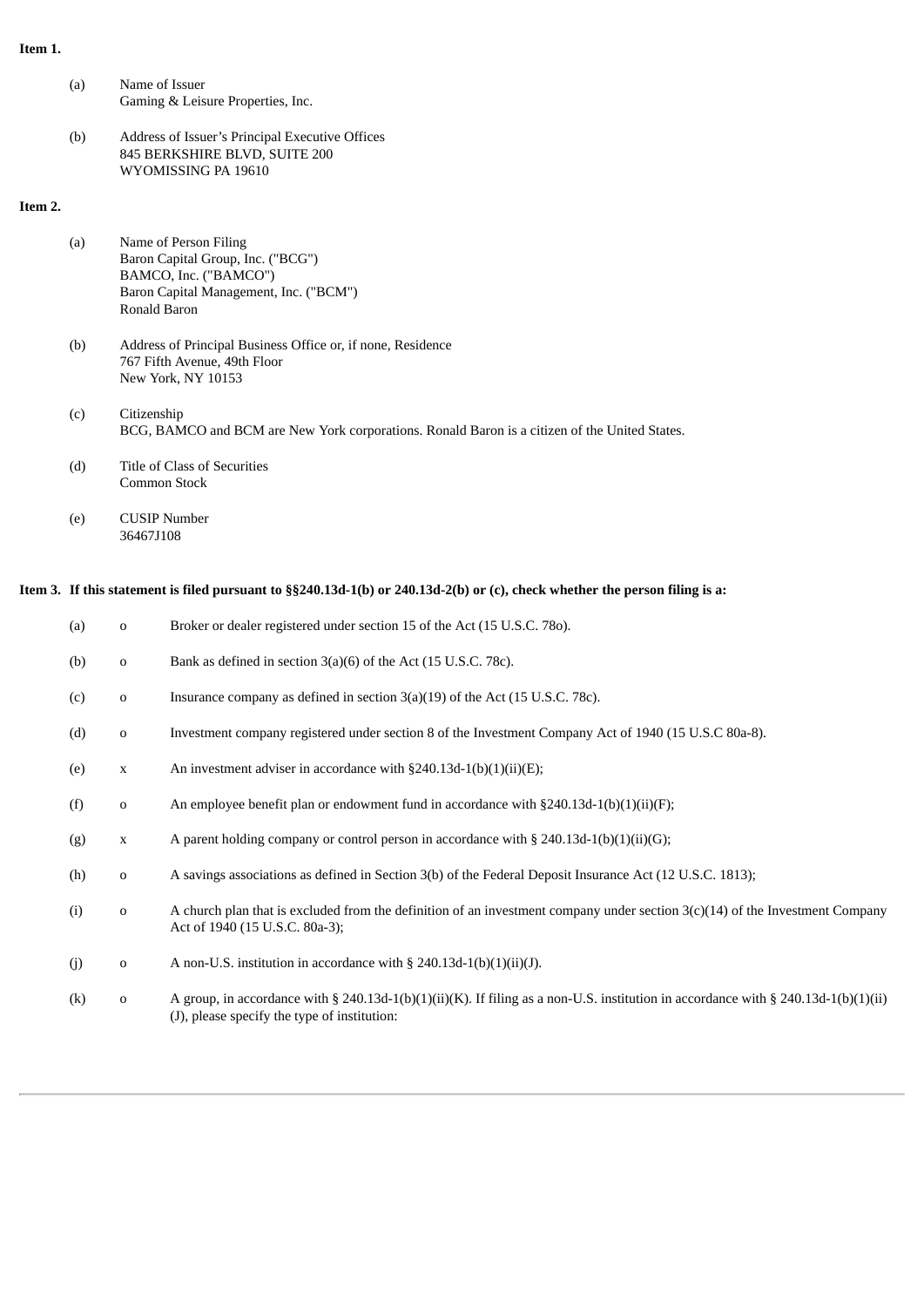#### **Item 4. Ownership.**

Provide the following information regarding the aggregate number and percentage of the class of securities of the issuer identified in Item 1.

- (a) Amount beneficially owned: 12,555,853
- (b) Percent of class: 6.06%
- (c) Number of shares as to which the person has:
	- (i) Sole power to vote or to direct the vote: 0
	- (ii) Shared power to vote or to direct the vote: 11,805,853
	- (iii) Sole power to dispose or to direct the disposition of: 0
	- (iv) Shared power to dispose or to direct the disposition of: 12,555,853

### **Item 5. Ownership of Five Percent or Less of a Class**

If this statement is being filed to report the fact that as of the date hereof the reporting person has ceased to be the beneficial owner of more than five percent of the class of securities, check the following o .

N/A

### **Item 6. Ownership of More than Five Percent on Behalf of Another Person.**

The advisory clients of BAMCO and BCM have the right to receive or the power to direct the receipt of dividends from, or the proceeds from the sale of, the Issuer's common stock in their accounts. To the best of the Filing Persons' knowledge, no such person has such interest relating to more than 5% of the outstanding class of securities.

# Item 7. Identification and Classification of the Subsidiary Which Acquired the Security Being Reported on By the Parent Holding Company

BAMCO and BCM are subsidiaries of BCG. Ronald Baron owns a controlling interest in BCG.

## **Item 8. Identification and Classification of Members of the Group**

Please see Item 3.

# **Item 9. Notice of Dissolution of Group**

Not applicable.